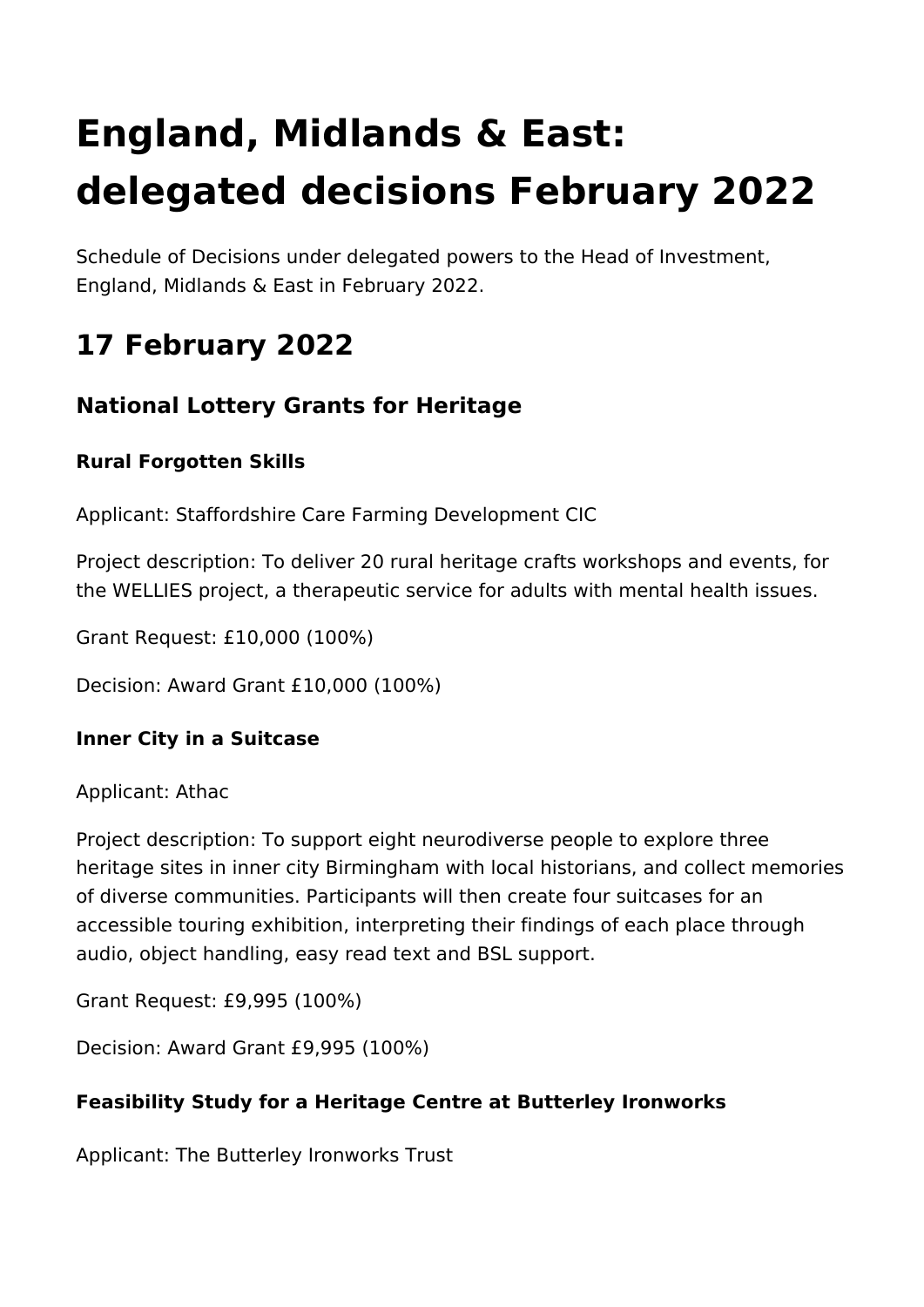Project description: To undertake a comprehensive Feasibility Study to inform the creation of a new Heritage Centre in a currently derelict building on the site of the historic Butterley Engineering Works in Ripley, Derbyshire.

Grant Request: £10,000 (30%)

Decision: Award Grant £10,000 (30%)

#### **Radical Essex - heritage commission, exhibitions and publication**

Applicant: Southend-on-Sea Borough Council

Project description: This project in Southend-on-Sea, Essex, will use art, creative workshops, exhibitions and a book publication to present interpretations of local heritage relevant to under-served communities.

Grant Request: £79,237 (66%)

Decision: Reject

#### **Saving the Herefordshire Hoard**

Applicant: Herefordshire Council

Project description: To share the heritage of Herefordshire Viking Hoard. It primarily takes place at the Museum Resource & Learning Centre in Hereford.

Grant Request: £34,640 (97%)

Decision: Reject

### **Restoring the Wendover Canal at Little Tring**

Applicant: The Wendover Arm Trust

Project description: To restore and rewater a section of the Wendover Canal near to Tring, Hertfordshire, provide improvement to the local ecology, and engage local communities with heritage through a scheme of associated activities and interpretation.

Grant Request: £249,900 (100%)

Decision: Reject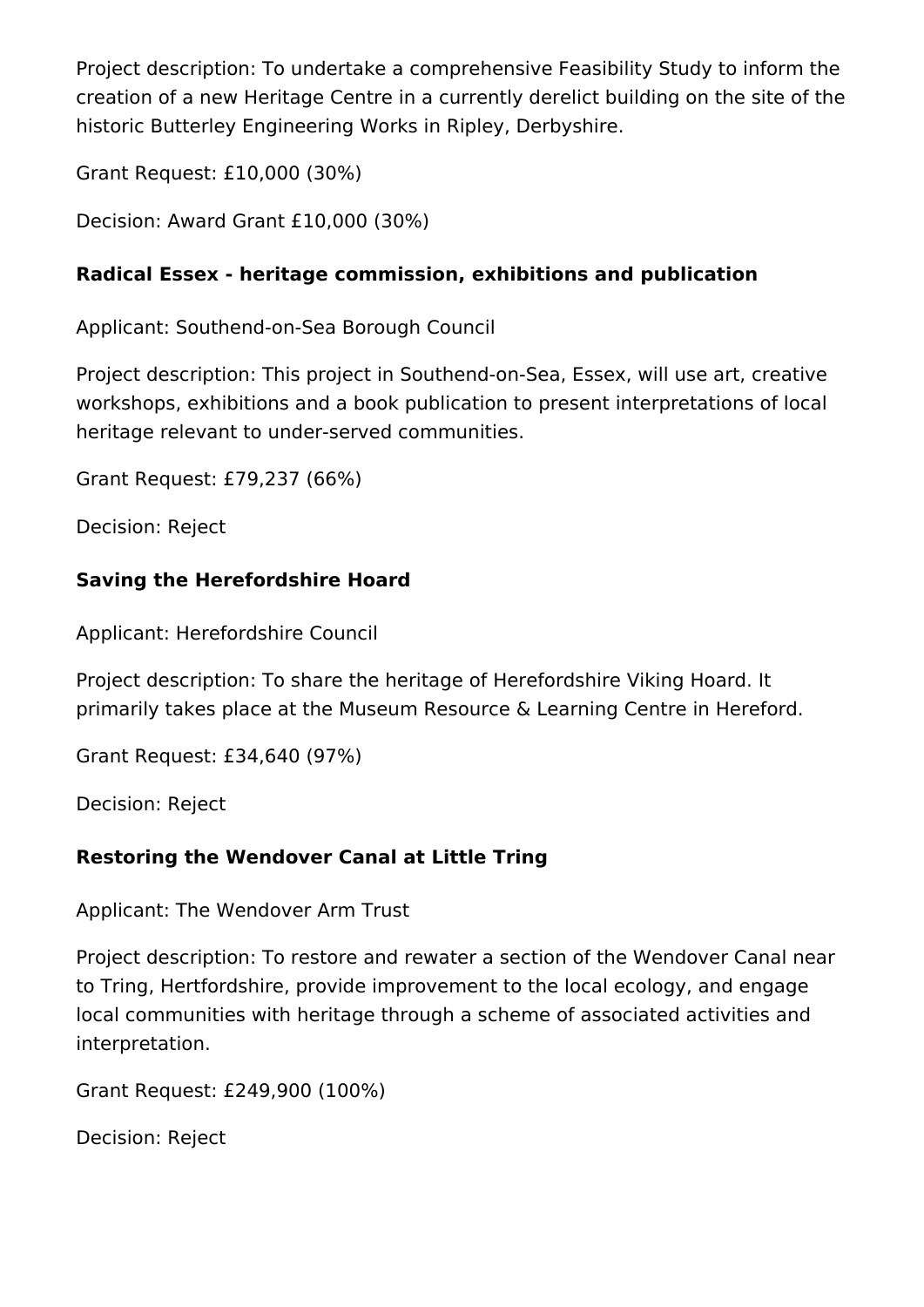#### **MILE CROSS 100 – celebrating the centenary of England's oldest purpose-built social housing estate**

Applicant: THE COMMON LOT

Project description: To engage residents of Mile Cross in Norwich in a programme of activities and events celebrating the 100-year anniversary of the historically significant social housing estate.

Grant Request: £99,804 (78%)

Decision: Award Grant £99,804 (78%)

#### **St Edith's Church Pinnacle Project**

Applicant: St Edith's Church, Monks Kirby

Project description: To repair four pinnacles and weather vanes on the tower at St Ediths church in Monks Kirby, Warwickshire, and deliver engagement activities to attract new audiences.

Grant Request: £59,299 (70%)

Decision: Award Grant £59,299 (70%)

#### **Nene Valley 5000: Growing through History**

Applicant: Rockingham Forest Trust

Project description: To engage disadvantaged groups in the settlement history of Stanwick Lakes in Northamptonshire and increase wellbeing

Grant Request: £250,000 (94%)

Decision: Award Grant £250,000 (94%)

#### **Jacob Wainwright – Shedding Light on a Misunderstood Individual**

Applicant: Belong Nottingham

Project description: To enable a group of volunteers to undertake training, carry out research and produce material for use in a wider educational programme, that will contribute to the wider Black History understanding in Nottingham.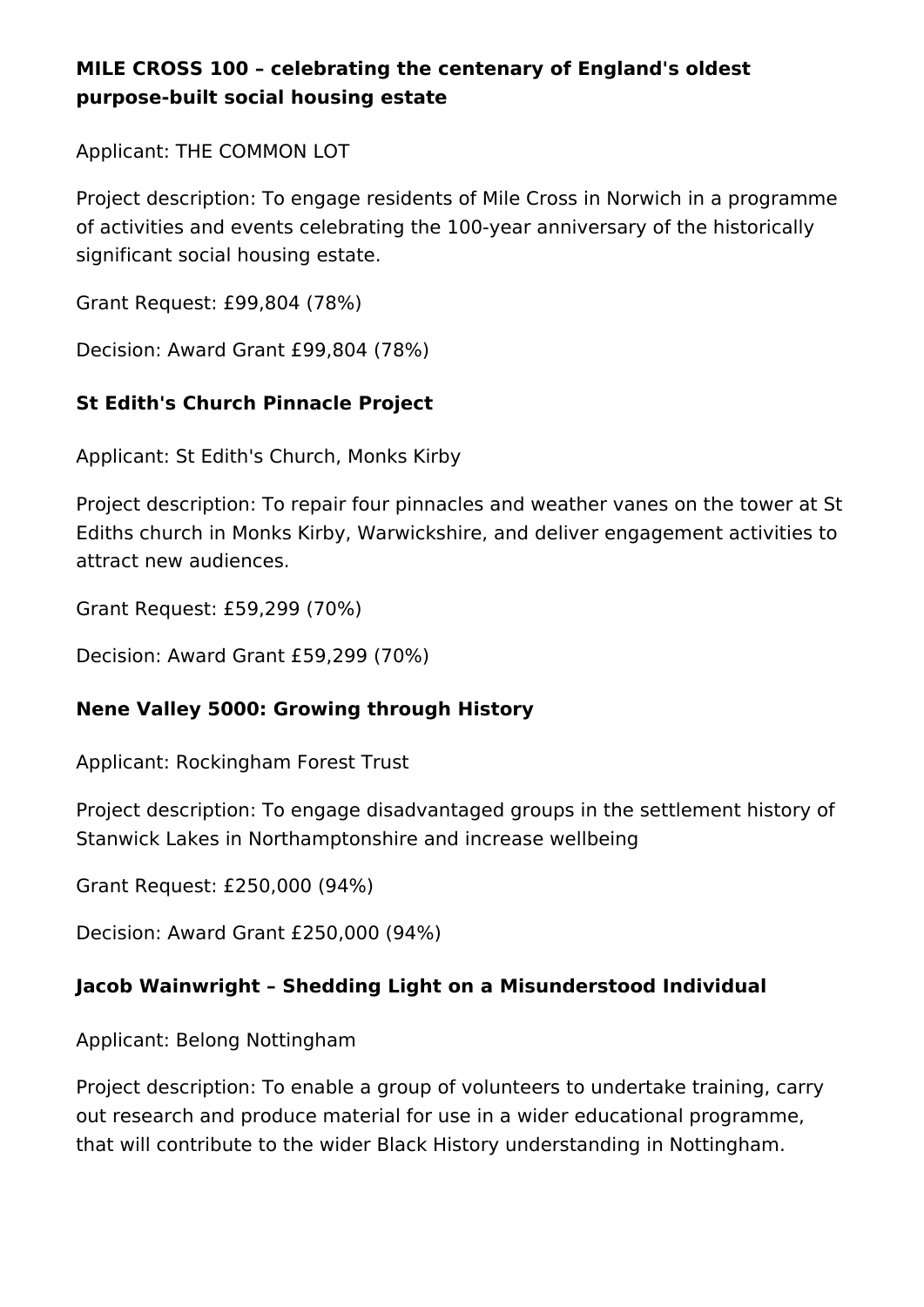Grant Request: £86,855 (100%)

Decision: Award Grant £86,855 (100%)

#### **Southend Historical Society Conference**

Applicant: Blade Education

Project description: To put on a three day Conference that wants to address the question of 'how does the historical legacy of our town become the jewel of our new city?'

Grant Request: £9,924 (100%)

Decision: Reject

#### **Hand Earth Gesture Return – Sustainable Public Art for Coventry and Warwickshire**

Applicant: Pangaea Sculptors' Centre Community Interest Company

Project description: To engage communities in Coventry and Warwickshire with cultural traditions and craft techniques relating to straw, clay and earth, to codevelop a public artwork. The project will connect UK artists with an artist from India.

Grant Request: £30,305 (100%)

Decision: Reject

#### **Whittlesey Heritage Centre**

Applicant: Whittlesey Town Council

Project description: To build a new Heritage Centre on the edge of Kings Dyke Nature Reserve in Whittlesey, a Fenland market town located near Peterborough.

Grant Request: £244,000 (28%)

Decision: Reject

#### **The Generator Loughborough**

Applicant: The Generator Loughborough CIC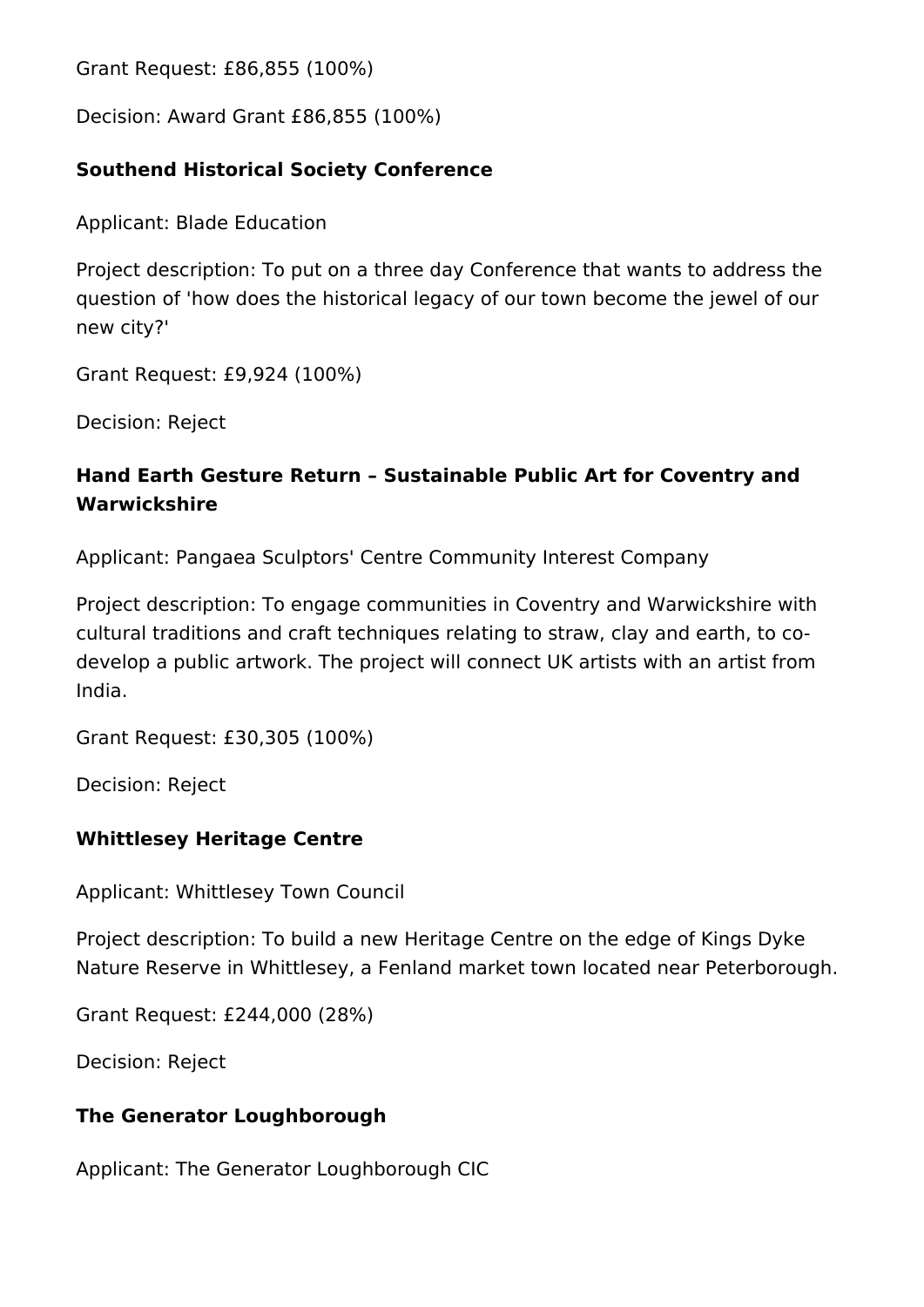Project description: To restore the Generator Hall into a useable and accessible condition, as well as delivering an activity plan researching and displaying the history of the hall.

Grant Request: £250,000 (10%)

Decision: Defer

#### **The 'Spitfire' Heritage Project for Young People**

Applicant: Midland Actors Theatre

Project description: To recruit young people to research local spitfire heritage and support them to disseminate their findings.

Grant Request: £41,406 (100%)

Decision: Award Grant £41,406 (100%)

#### **Allington Village Cross Conservation**

Applicant: Allington Parish Council

Project description: To carry out restoration works to its Grade II Listed Village Cross, which stands at the centre of the village in the same position as its Medieval predecessor.

Grant Request: £10,000 (40%)

Decision: Reject

#### **Kashmiri Heritage – Our Identity!**

Applicant: One stop advice & training centre

Project description: This project, taking place in Luton, aims to recruit 10–15 local young people to research Kashmiri traditions, interview 'successful' members of the local Kashmiri community, and create digital and offline content to present aspects of Kashmiri culture via radio and a final celebration event.

Grant Request: £37,930 (100%)

Decision: Award Grant £37,930 (100%)